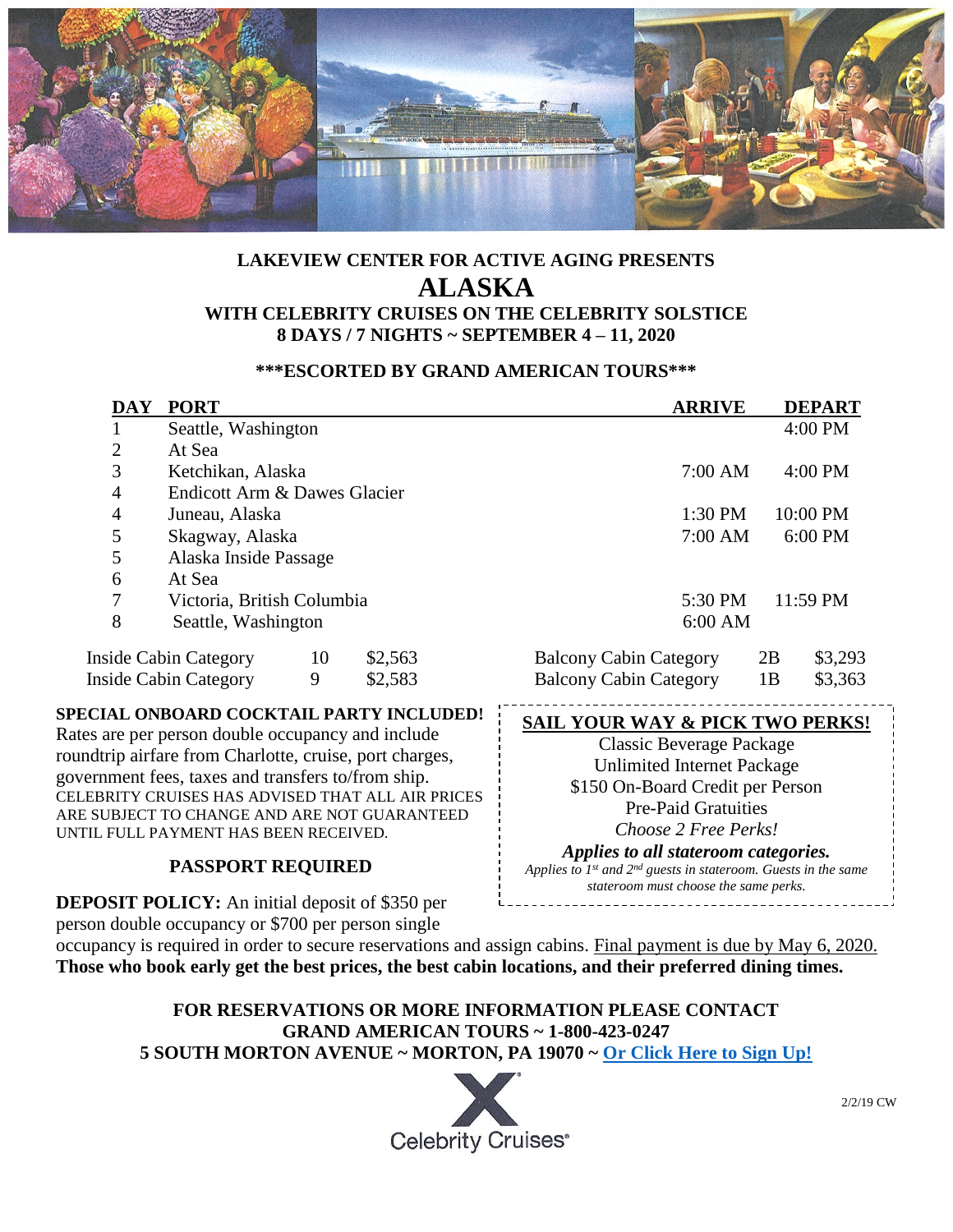### **Seattle, Washington**

Visitors to the Emerald City find a fusion of American, Asian and Native American cultures, set against a backdrop of Puget Sound and the Olympic Mountains. Sample the freshest seafood to be found along the Pacific Rim, as well as a cup of Seattle's famous coffee.

#### **Ketchikan, Alaska**

You've never tasted salmon so fresh. Known as the 'Salmon Capital of the World', Ketchikan is also the ancestral home of the Tlingit people, who have carved the world's largest collection of totem poles. If you're up for an adventure, take a canoe and nature trail excursion through



the rain forest or a wilderness exploration followed by a sumptuous crab feast you can't resist.

#### **Endicott Arm & Dawes Glacier**

Alaska's Endicott Arm Fjord marks the southern edge of the 653,179-acre Tracy Arm-Fords Terror Wilderness area. As you sail through its 30-mile-long stretch, you can't help but be amazed by the untouched beauty of the surrounding granite mountains, verdant valleys and numerous waterfalls. Drifting icebergs, deep blue waters and a spectacular tidewater glacier only add to this natural spectacle's appeal. Endicott Arm is one of the largest breeding grounds for harbor seals on the planet. Keep your eyes open for these creatures splashing in icy waters near the ship or floating with their pups on giant chunks of ice. Along the shore you might also glimpse brown bears, bald eagles, sea ducks, deer, moose and wolves. Your journey through scenic Endicott Arm Fjord ends with a front-row view of the striking Dawes Glacier. Standing over 600 feet tall and a half-mile wide, this very active icecap is known for its spectacular calving displays which noisily produce huge, chunky icebergs that float in area waters. Remember to dress in wind-resistant layers for viewing scenery outside on deck.

#### **Juneau, Alaska**

Here's your chance to take a glacial dogsled adventure via helicopter in Alaska's capital. A city that gracefully balances frontier ruggedness with cosmopolitan flair. Mendenhall Glacier, a river of ice measuring 1.5 miles in width and over 6 miles in length, is part of Juneau's Icefield, 1500 square miles of ice that feeds 38 glaciers and ready for you to take a float trip on it.

#### **Skagway, Alaska**

The great Klondike Gold Rush lives on in Skagway's charming downtown of restored 19th-century buildings and its historic railway. From the vintage train, admire the mountains and see the 1898 trail that fortune seekers traveled on foot. The White Pass & Yukon Route Railroad runs vintage locomotives past the famously steep Chilkoot Trail and offers sweeping mountain views during its climb toward Canada.

#### **Alaska Inside Passage**

You'll sail beyond the Inside Passage into the more protected Alaska Inside Passage, a complex labyrinth of fjords and bays where whales and sea lions find refuge during the summer months.

#### **Victoria, British Columbia**

The capital of British Columbia is also its largest island. This one-time British colony has retained much of its colonial splendor. Victoria is a seaside enclave that enjoys a temperate climate. Which is great, because you'll want to explore all the museums, parks and golf courses Victoria has to offer.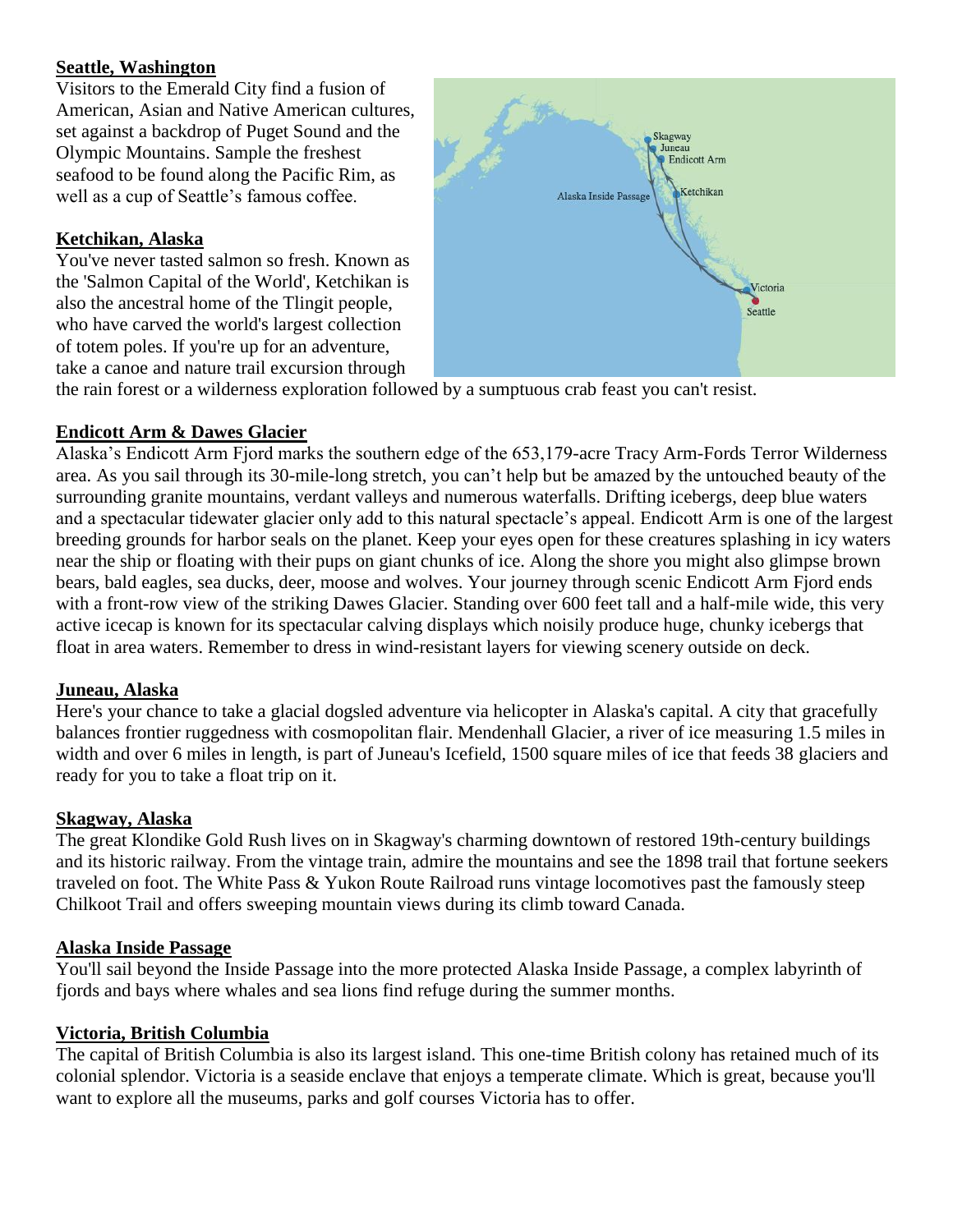|  | <b>Since 1986</b> |
|--|-------------------|
|  | grand american    |
|  | tours and cruises |

5 South Morton Avenue \* Morton, PA 19070

**Grand American Tours has charged your credit card, per your authorization, the amount listed below. Please sign and return by email, mail, or fax.**

| <b>DATE</b>                                                                                                                                                                                                                                              |  |
|----------------------------------------------------------------------------------------------------------------------------------------------------------------------------------------------------------------------------------------------------------|--|
| NAME                                                                                                                                                                                                                                                     |  |
| ADDRESS                                                                                                                                                                                                                                                  |  |
|                                                                                                                                                                                                                                                          |  |
| <b>TELEPHONE</b><br><u> Andreas Andreas Andreas Andreas Andreas Andreas Andreas Andreas Andreas Andreas Andreas Andreas Andreas Andreas Andreas Andreas Andreas Andreas Andreas Andreas Andreas Andreas Andreas Andreas Andreas Andreas Andreas Andr</u> |  |
| CREDIT CARD                                                                                                                                                                                                                                              |  |
| CREDIT CARD NUMBER                                                                                                                                                                                                                                       |  |
|                                                                                                                                                                                                                                                          |  |
| AMOUNT AUTHORIZED TO CHARGE                                                                                                                                                                                                                              |  |
| DATE OF TRIP September 4, 2020                                                                                                                                                                                                                           |  |
| <b>GROUP LEADER</b> Melinda Polites                                                                                                                                                                                                                      |  |
| <b>CRUISE LINE</b> Celebrity Cruises                                                                                                                                                                                                                     |  |
| <b>DESTINATION</b><br>Alaska                                                                                                                                                                                                                             |  |
| <b>SIGNATURE</b>                                                                                                                                                                                                                                         |  |
| Please sign and return. Thank you.<br>Initials                                                                                                                                                                                                           |  |
| 1-800-423-0247<br>610-328-4181<br>fax: 610-328-4769<br>×<br>$\ast$                                                                                                                                                                                       |  |

www.grandamericantours.com 5 South Morton Avenue, Morton, PA 19070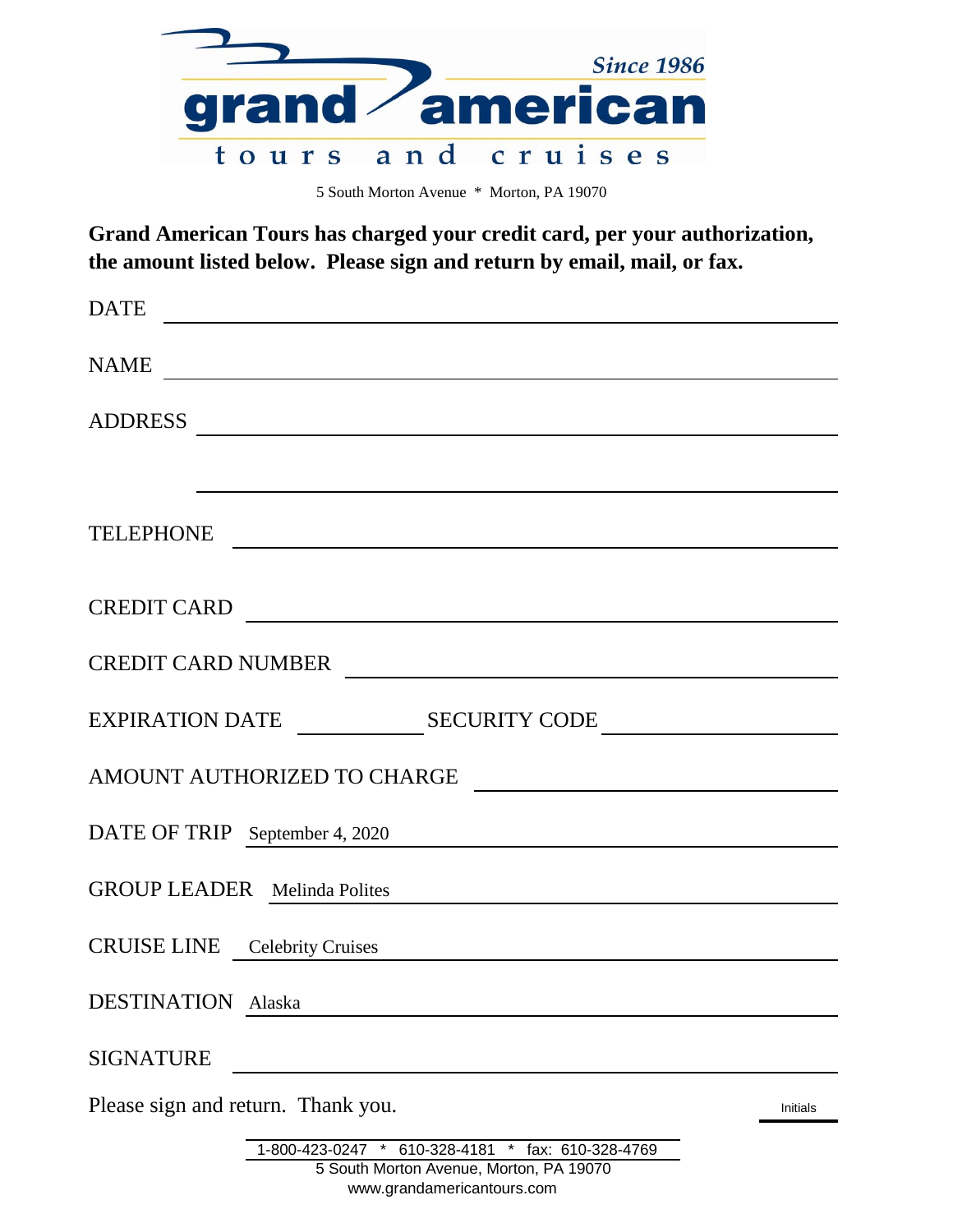| <b>CRUISE LINE DEPOSIT EORM</b><br><b>CELEBRITY CRUISES</b>                                                                                                                                                                                                                                                                                   | <b>Destination: ALASKA</b><br><b>Group Leader: MELINDA POLITES</b><br><b>Departure Date: SEPTEMBER 4, 2020</b><br><b>Since 1986</b>                                                                                                            |
|-----------------------------------------------------------------------------------------------------------------------------------------------------------------------------------------------------------------------------------------------------------------------------------------------------------------------------------------------|------------------------------------------------------------------------------------------------------------------------------------------------------------------------------------------------------------------------------------------------|
|                                                                                                                                                                                                                                                                                                                                               | grand american                                                                                                                                                                                                                                 |
| tours and                                                                                                                                                                                                                                                                                                                                     | cruises<br>5 South Morton Avenue . Morton, PA 19070<br>PLEASE PRINT CLEARLY - EACH PASSENGER MUST FILL OUT HIS/HER OWN FORM                                                                                                                    |
|                                                                                                                                                                                                                                                                                                                                               |                                                                                                                                                                                                                                                |
|                                                                                                                                                                                                                                                                                                                                               | $(Check One)$ $(Mr.)$ $(Mrs.)$ $(Miss)$ $(Miss)$ $(Mss)$ $(Mss)$ $(Ms.)$<br>(First, Middle and Last Name. Exactly as printed on your Passport.)<br>*The Charge To Change An Incorrect Name On Documents Is \$150.00 Including FedEx Charges.)* |
|                                                                                                                                                                                                                                                                                                                                               |                                                                                                                                                                                                                                                |
|                                                                                                                                                                                                                                                                                                                                               |                                                                                                                                                                                                                                                |
|                                                                                                                                                                                                                                                                                                                                               | TELEPHONE NUMBER (_____)___________________________CELL PHONE NUMBER (_____)________________________                                                                                                                                           |
|                                                                                                                                                                                                                                                                                                                                               |                                                                                                                                                                                                                                                |
|                                                                                                                                                                                                                                                                                                                                               |                                                                                                                                                                                                                                                |
|                                                                                                                                                                                                                                                                                                                                               |                                                                                                                                                                                                                                                |
|                                                                                                                                                                                                                                                                                                                                               |                                                                                                                                                                                                                                                |
|                                                                                                                                                                                                                                                                                                                                               | NAME OF PERSON WITH WHOM YOU WILL BE ROOMING: University of the control of the control of the control of the control of the control of the control of the control of the control of the control of the control of the control                  |
|                                                                                                                                                                                                                                                                                                                                               |                                                                                                                                                                                                                                                |
|                                                                                                                                                                                                                                                                                                                                               | Please check 2 perks below. Roommates must choose the same perks. Perks are only available for 1 <sup>st</sup> & 2 <sup>nd</sup> passengers in a cabin.                                                                                        |
| YOUR DEPOSIT WILL SECURE YOUR RESERVATION. THE REST OF YOUR TRIP COST IS DUE BY YOUR FINAL PAYMENT DATE.<br>Offer applies to outside and balcony cabins.                                                                                                                                                                                      | For example: United States Department of State (USDOS)<br>_\$150 on-board credit ________Classic beverage package _______Pre-paid gratuities ________Unlimited Internet                                                                        |
|                                                                                                                                                                                                                                                                                                                                               |                                                                                                                                                                                                                                                |
|                                                                                                                                                                                                                                                                                                                                               | <b>BED PREFERENCE</b>                                                                                                                                                                                                                          |
|                                                                                                                                                                                                                                                                                                                                               |                                                                                                                                                                                                                                                |
|                                                                                                                                                                                                                                                                                                                                               | TRIPLES (2 Lowers, 2 Uppers)                                                                                                                                                                                                                   |
|                                                                                                                                                                                                                                                                                                                                               |                                                                                                                                                                                                                                                |
| AMOUNT OF INSURANCE PREMIUM ENCLOSED* DATE OF INSURANCE PAYMENT<br>*TRAVEL PROTECTION IS RECOMMENDED AND OPTIONAL. SEE OTHER SIDE FORMORE INFORMATION AND PLAN<br>RATES.<br><b>CHOICE OF DINING</b><br>MAIN SEATING ______ LATE SEATING ____<br>CELEBRITY SELECT___<br>SPECIAL OCCASION? BIRTHDATE _____________ ANNIVERSARY DATE____________ | ARE YOU A PAST PASSENGER WITH THIS CRUISE LINE? YES_______NO______Captain's Club #__________________                                                                                                                                           |
| IS AIRFARE INCLUDED ON THIS RESERVATION? YES ___________ NO_________                                                                                                                                                                                                                                                                          |                                                                                                                                                                                                                                                |
|                                                                                                                                                                                                                                                                                                                                               |                                                                                                                                                                                                                                                |

1-800-423-0247 • 610-328-4181 • Fax: 610-328-4769